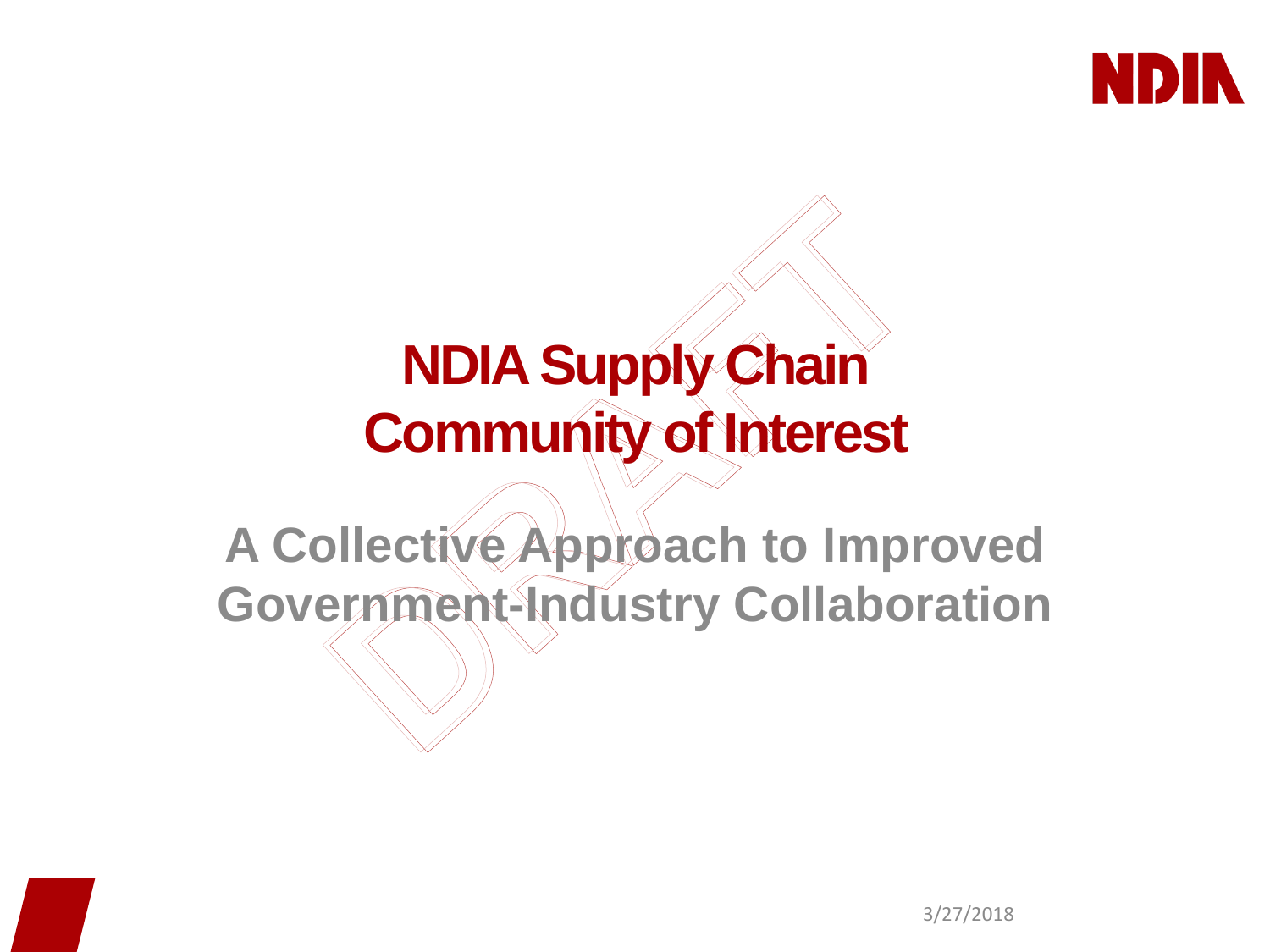















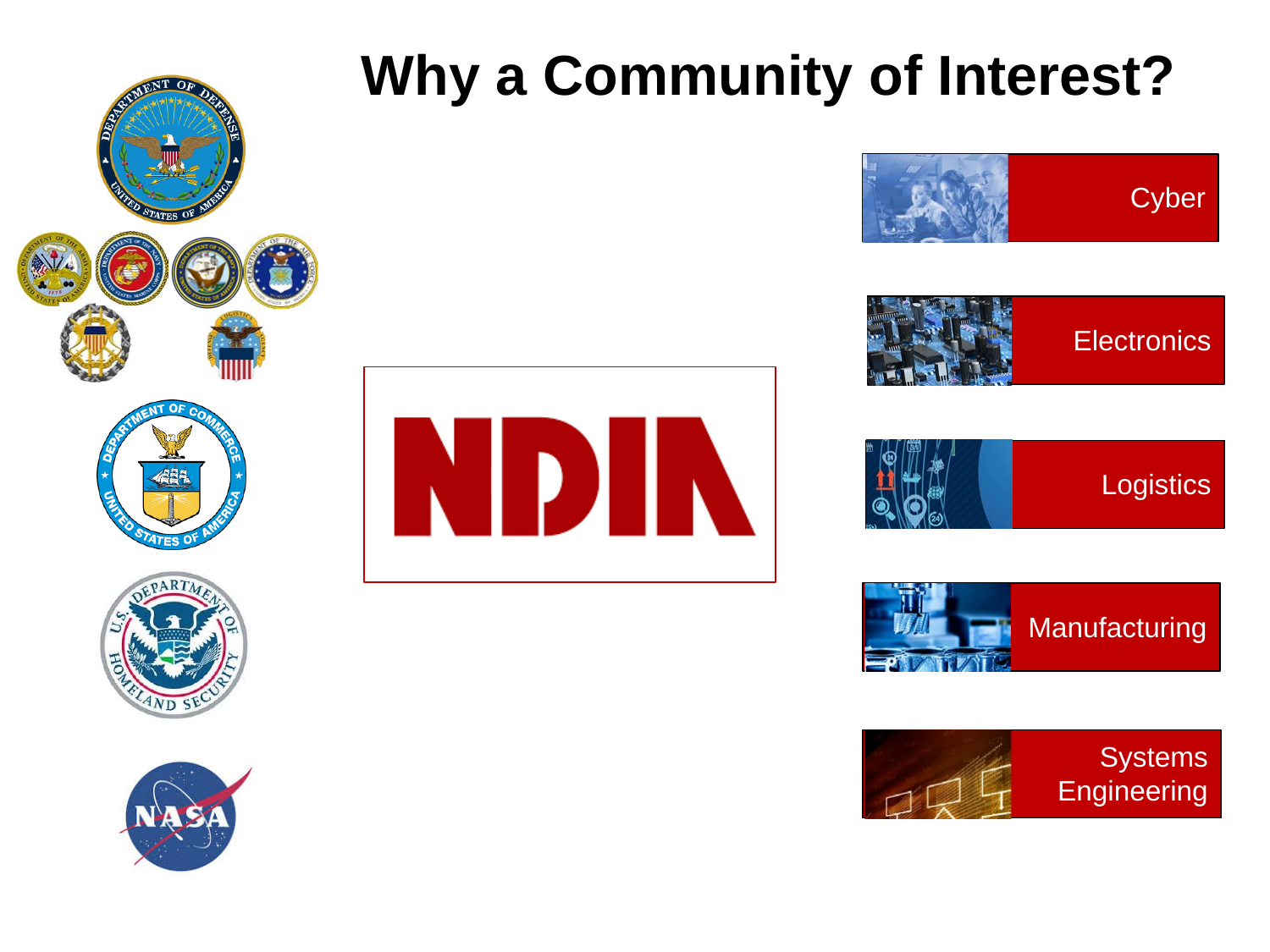

# **Cyber**







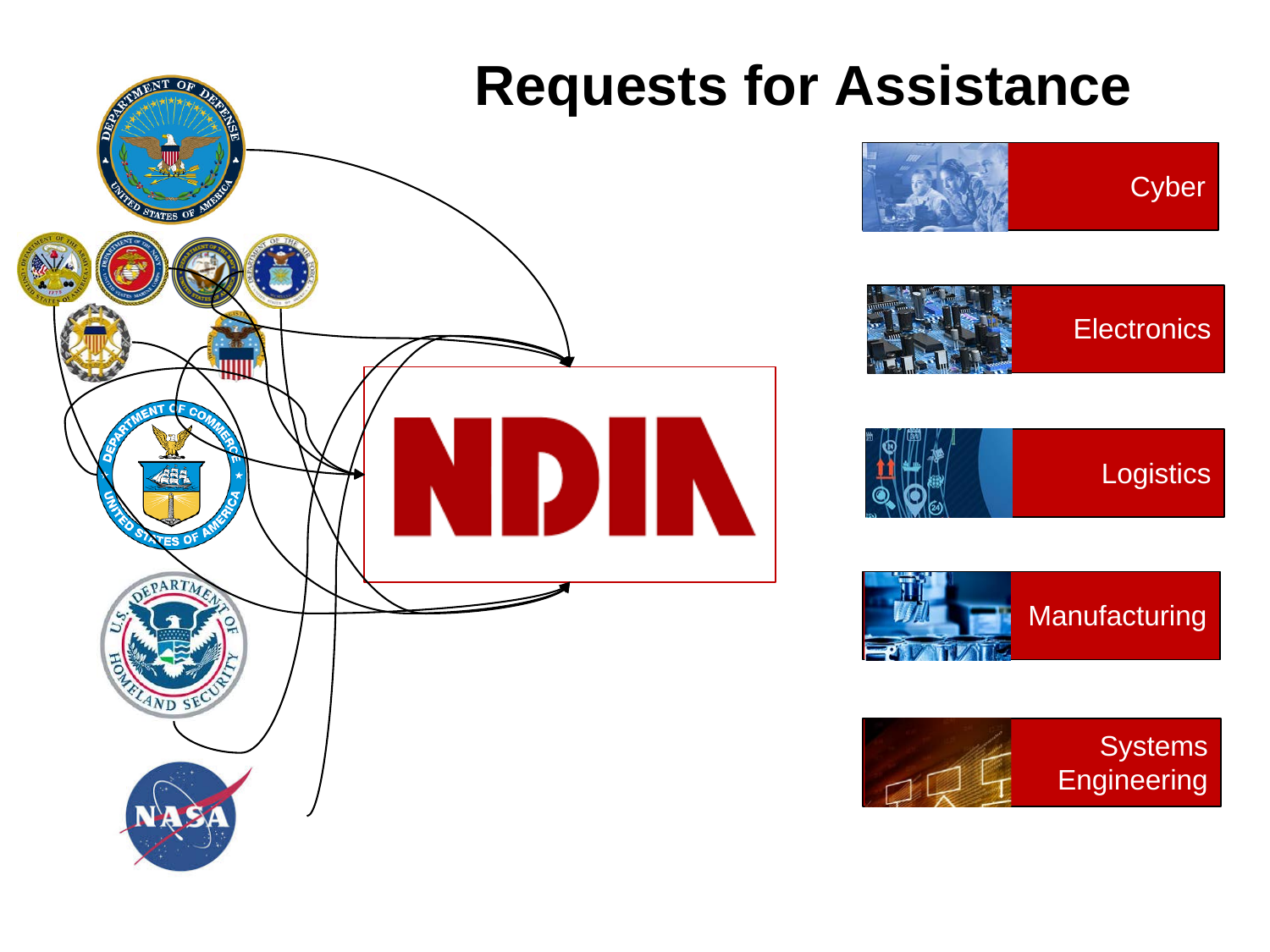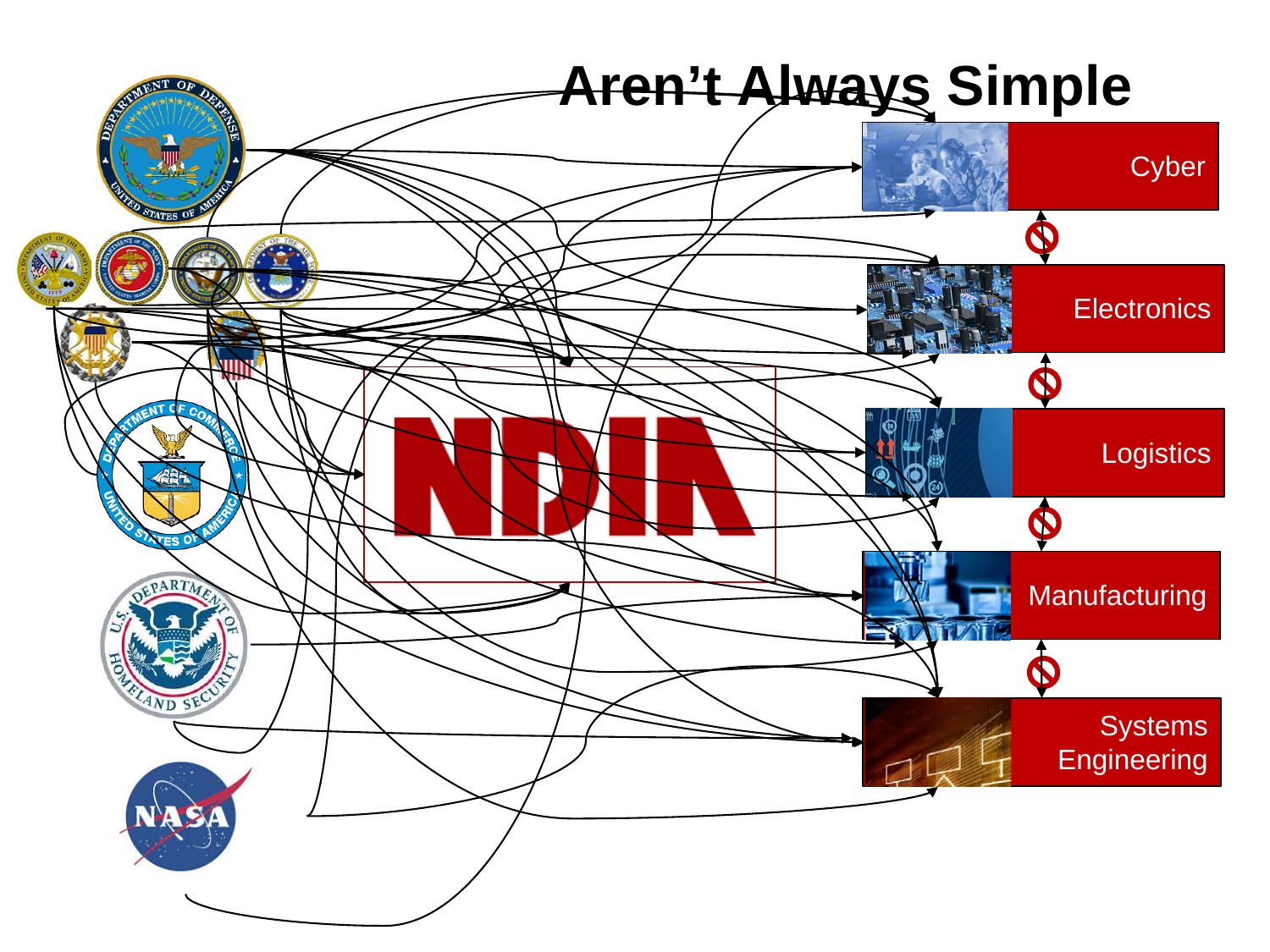















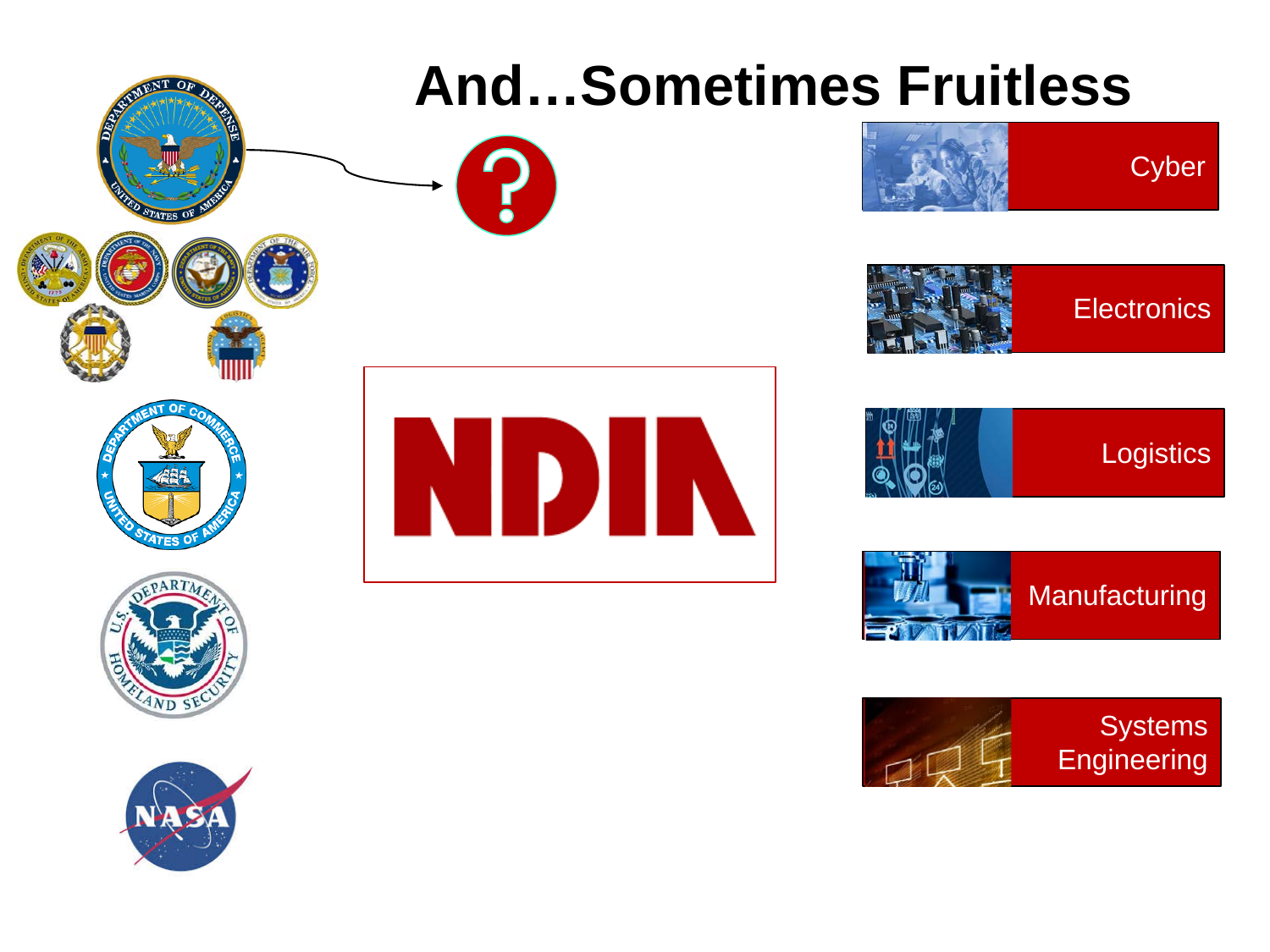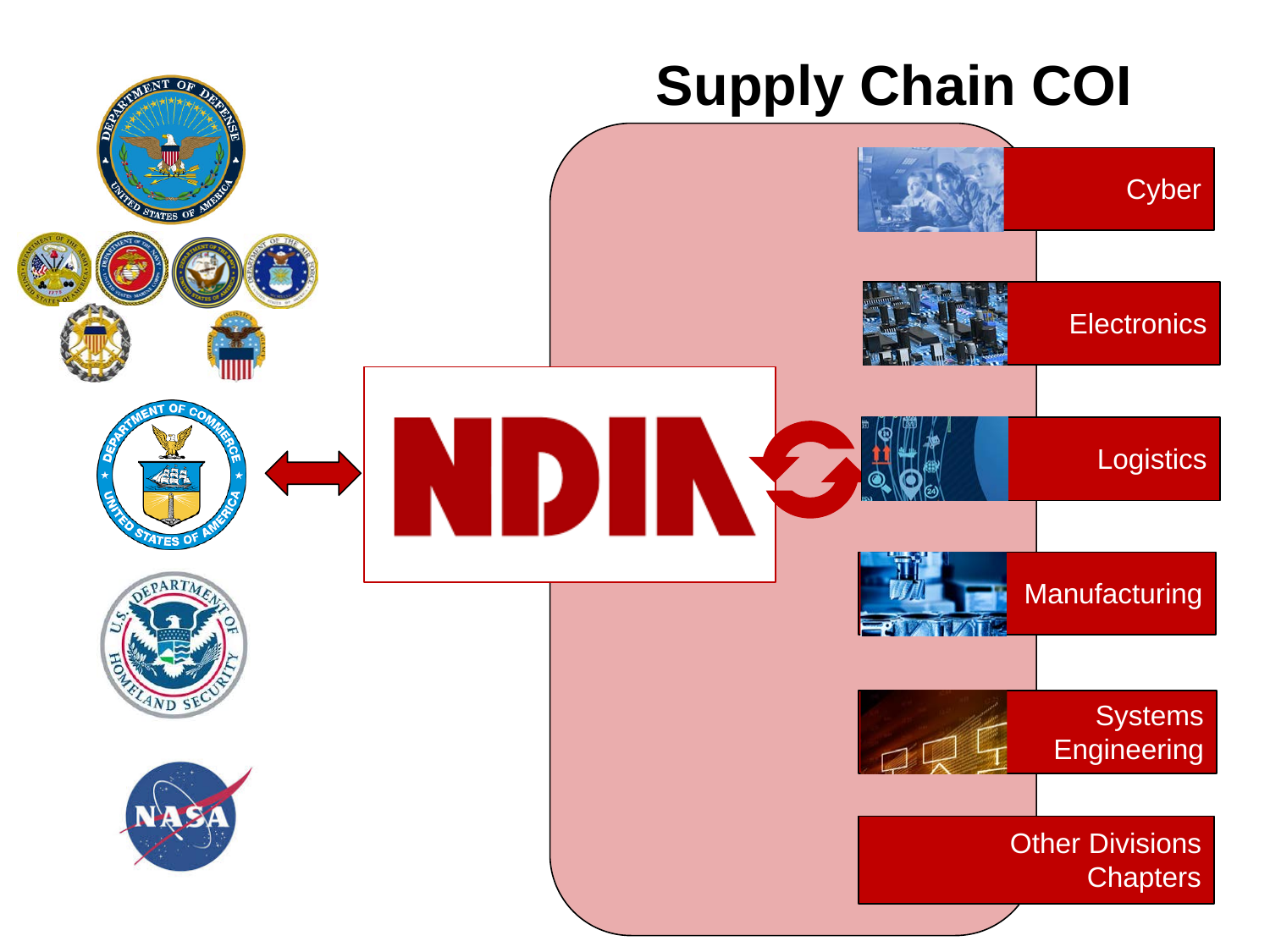#### *Charter for: NDIA Supply Chain Community of Interest*

#### **Problem Statement:**

As the trusted leader in defense and national security associations, NDIA is often the "Go To" place f DoD and other Government Agencies to obtain Industry views on issues related to/affecting Supply Chains of the Defense Industrial Base (DIB). Supply Chain expertise resides in NDIA across multiple Divisions and working groups. However, identifying appropriate participants, and coordination across the Divisions has proven difficult, resulting in incomplete input and fragmented participation.

#### **Objectives:**

- Create a virtual network a Community of Interest for DIB Supply Chains, facilitated by NDIA
- Facilitate collaboration through a cross-Division communications network of Supply Chain SMEs
- Provide an information dissemination and idea sharing capability for all NDIA members interested Supply Chain issues

#### **Value Proposition:**

- Rapid dissemination of relevant information of interest
- Rapid identification of available experts to respond to Gov't requests for assistance
- Leverages expertise across Divisions and facets of the DIB SC; avoiding suboptimal creation of separate SC Division
- Opportunity to highlight Supply Chain issues and inform the general public (via NDIA Website)

#### **Initial Requirements:**

- Identification of participants
- Design the COI tools and administrative requirements (websites, email lists, workspace/storage, virtual bulletin boards/discussion threads, etc.)
- Design a Concept of Operations (CONOPS) how does this work, who "manages" the COI, who/how to contribute, "moderators", etc.
- Identify NDIA staff support requirements

#### **Scope Information:**

• Currently between 5 divisions. Additional adds (divisions/chapters) in future (Robotics, Small Bus., Procurement, etc…)

|        | Event Dates: 6 Feb 2018                                                                                                                                                                                                                 |
|--------|-----------------------------------------------------------------------------------------------------------------------------------------------------------------------------------------------------------------------------------------|
| for    | <b>Location: Virtual</b>                                                                                                                                                                                                                |
| e<br>S | <b>Champion: Dave Chesebrough, NDIA VP</b><br><b>Programs/Divisions</b>                                                                                                                                                                 |
|        | <b>Sponsors: (Division Leads)</b>                                                                                                                                                                                                       |
| in     | ✓ Cyber - Dawn Beyer/Perri Nejib<br>$\checkmark$ Logistics - Al Banghart<br>$\checkmark$ Electronics - Kelly Hennig<br>√ Systems Engineering - Frank Serna/Joe Elm<br>$\checkmark$ Manufacturing - Kenneth Sullivan                     |
|        | <b>Team Leader: Joe Spruill</b>                                                                                                                                                                                                         |
|        | <b>Charter Members / Participants:</b><br>• Cyber – Jeff Chang<br>• Logistics - Irv Varkonyi<br>• Electronics – Brian Cohen<br>• Systems Engineering - TBD / Joe Elm<br>(interim)<br>• Manufacturing - Kaye Ortiz<br>• NDIA Staff - TBD |
|        |                                                                                                                                                                                                                                         |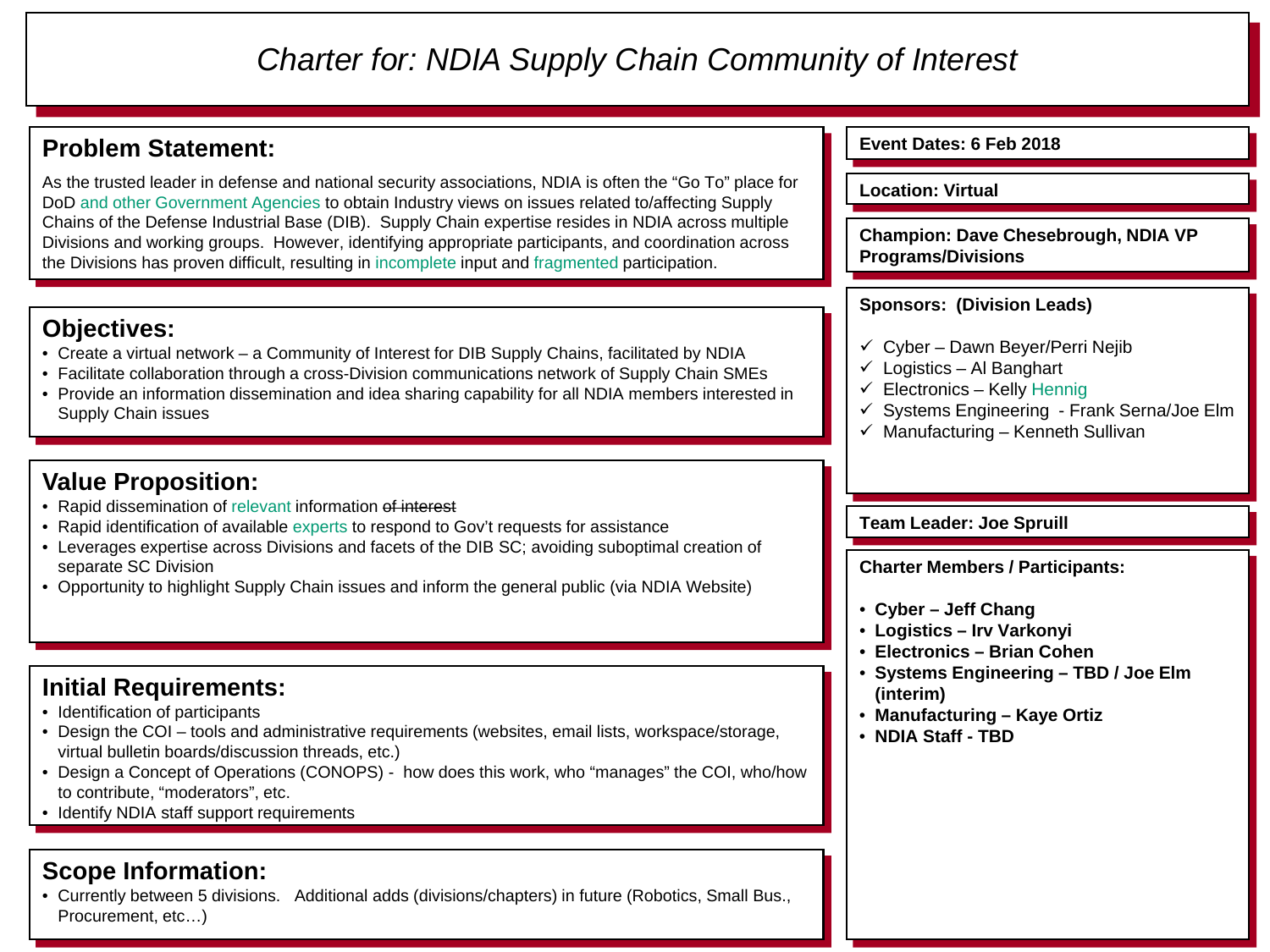### **What do we want?**

- Virtual network NDIA facilitated Community of Interest for Supply Chain Management issues
	- Collection of information from a community with shared interest
	- Capability for information dissemination and idea sharing
	- Linked SMEs across the NDIA enterprise
- Enhanced collaboration between government and industry
	- Capture broader expertise via cross-division interactions
	- Diminish stovepipes in both government and industry
	- Gain common understanding of multiple Supply Chains
	- Drive strategic views of Supply Chain activities (e.g. DMSMS)
	- Derive tactical actions to improve Supply Chain management

*Positive impact to Government management of SC risk (legislative, regulatory, and policy) for improved national security*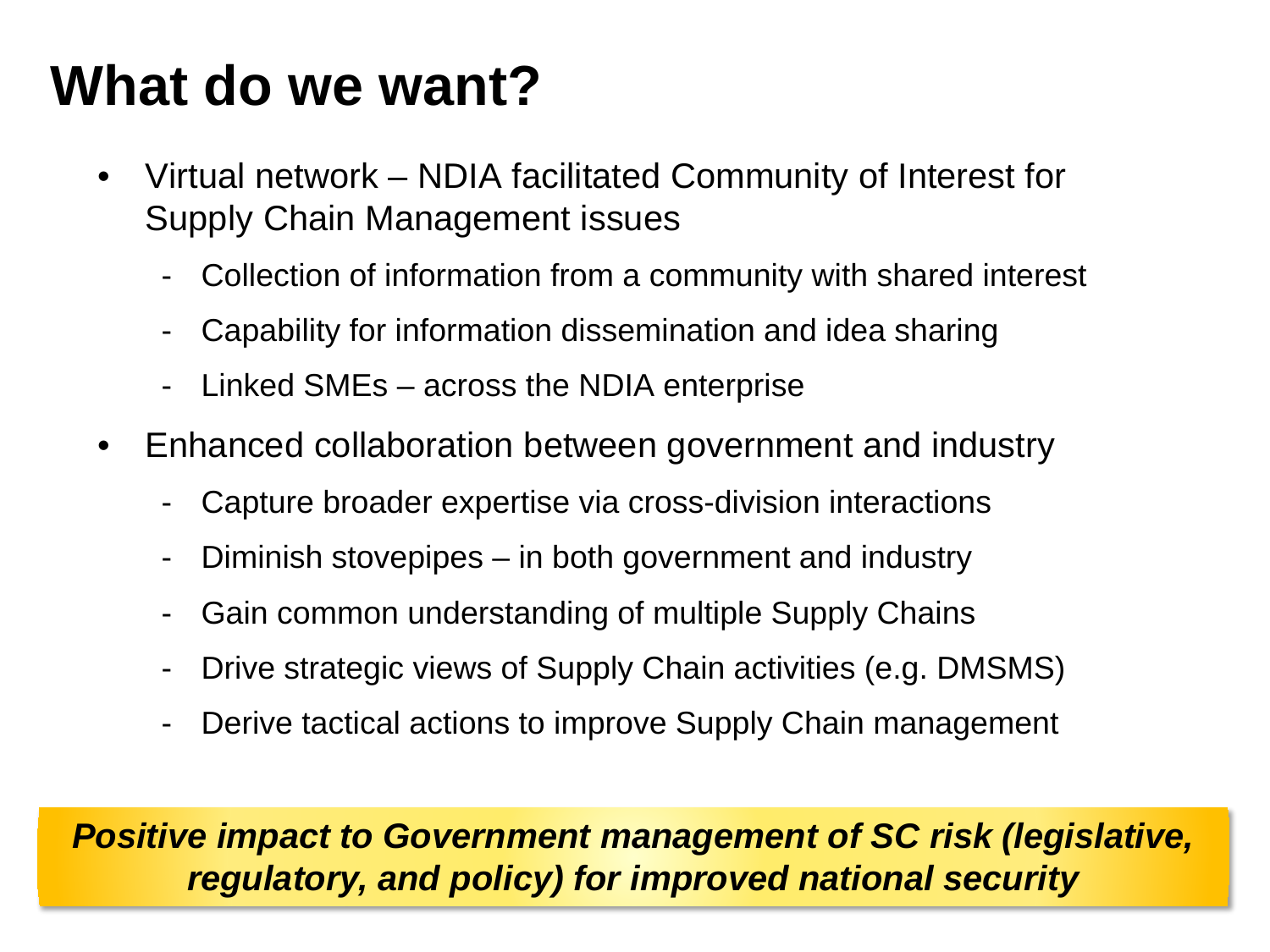## **Design – What is our Scope:**

- APICS: "A supply chain is a system of organizations, people, technologies, activities, information and resources involved in moving materials, products and services all the way through the manufacturing process, from the original supplier of materials supplier to the end customer."
- Focus Supply Chains supporting/impacting the National Security (e.g Defense Industrial Base)
- Process Leverage the collective knowledge and actions of a networked community with shared interest.

*Help improve Supply Chain decisions through better understanding of the tools, levers, and outcomes*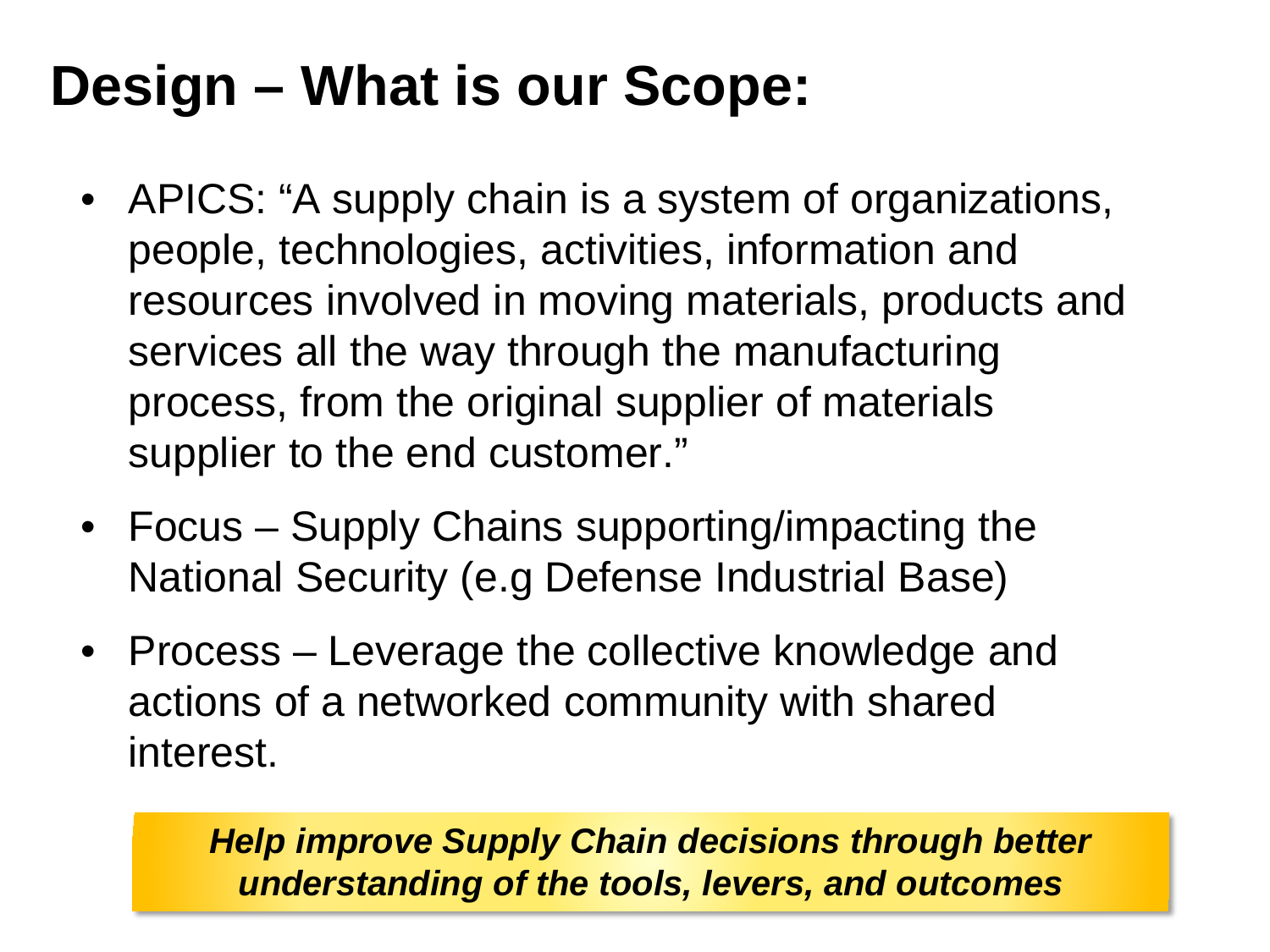### **Design the COI – Desired Processes**

- Create a network identify and enlist participants
	- Identify Subject Matter Experts
	- Facilitate mutual support on individual Division initiatives
- Facilitate the exchange of ideas, sharing of knowledge
	- Open lines of communications for cross-discipline (Division) collaboration
	- Collaboratively solve problems, or provide a collective Industry position or response

*Clearinghouse for Supply Chain issues across NDIA organizations*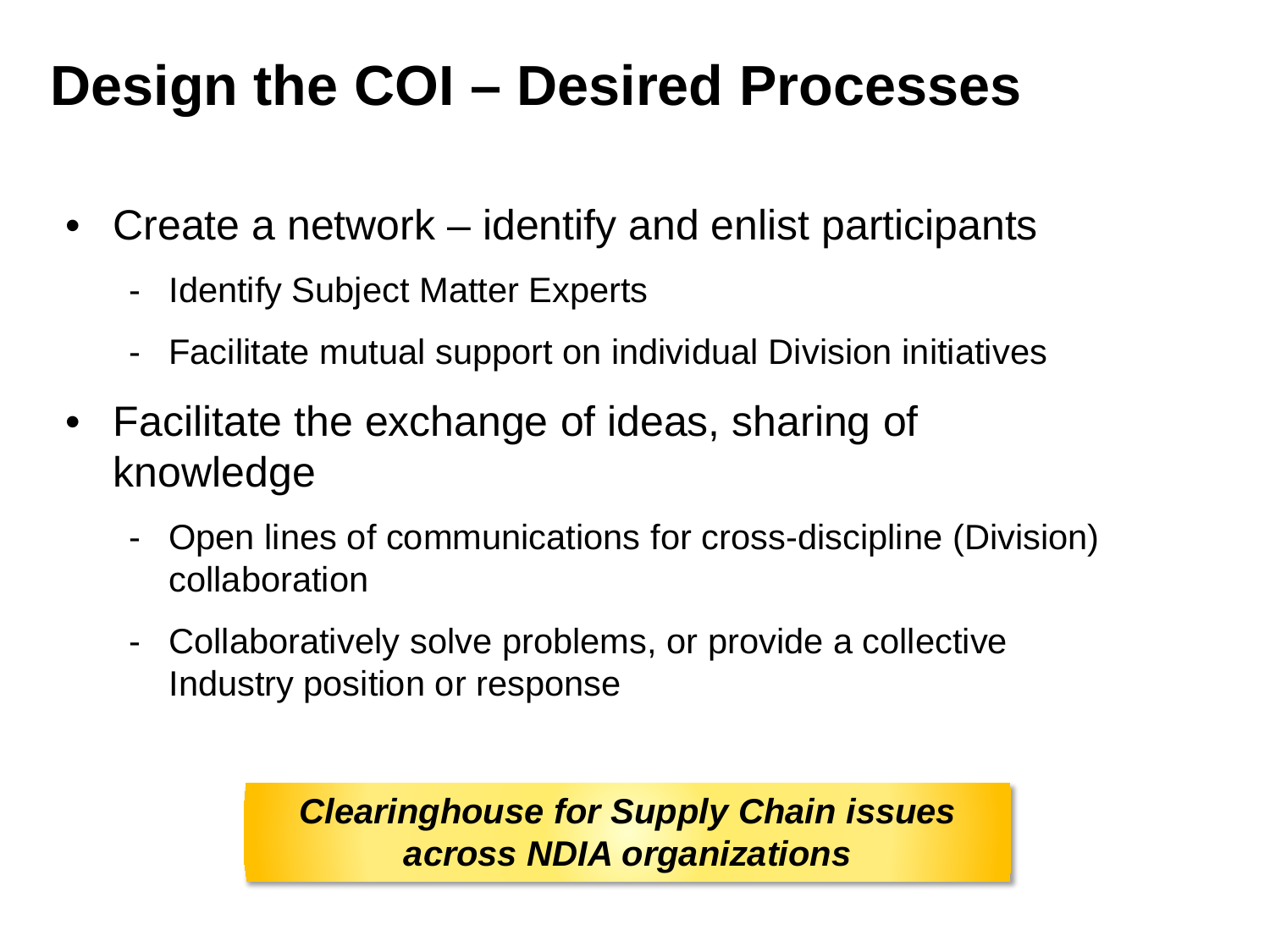## **Design the COI – Identify Process Requirements**

#### *Desired Process*

Create a network – identify and enlist participants

- **Identify Subject Matter Experts**
- Facilitate mutual support on individual Division initiatives

### *Requirement*

- Survey: Identify interests and expertise on sign up
- Participation description including expected time commitment, communication methods, and outcomes
- Communications Plan & Platform
	- Email management tools
	- Managed address list
	- Web presence
	- Participant sharing portal (separate from open website)
- Maintain Division Leadership support
	- Meeting agenda items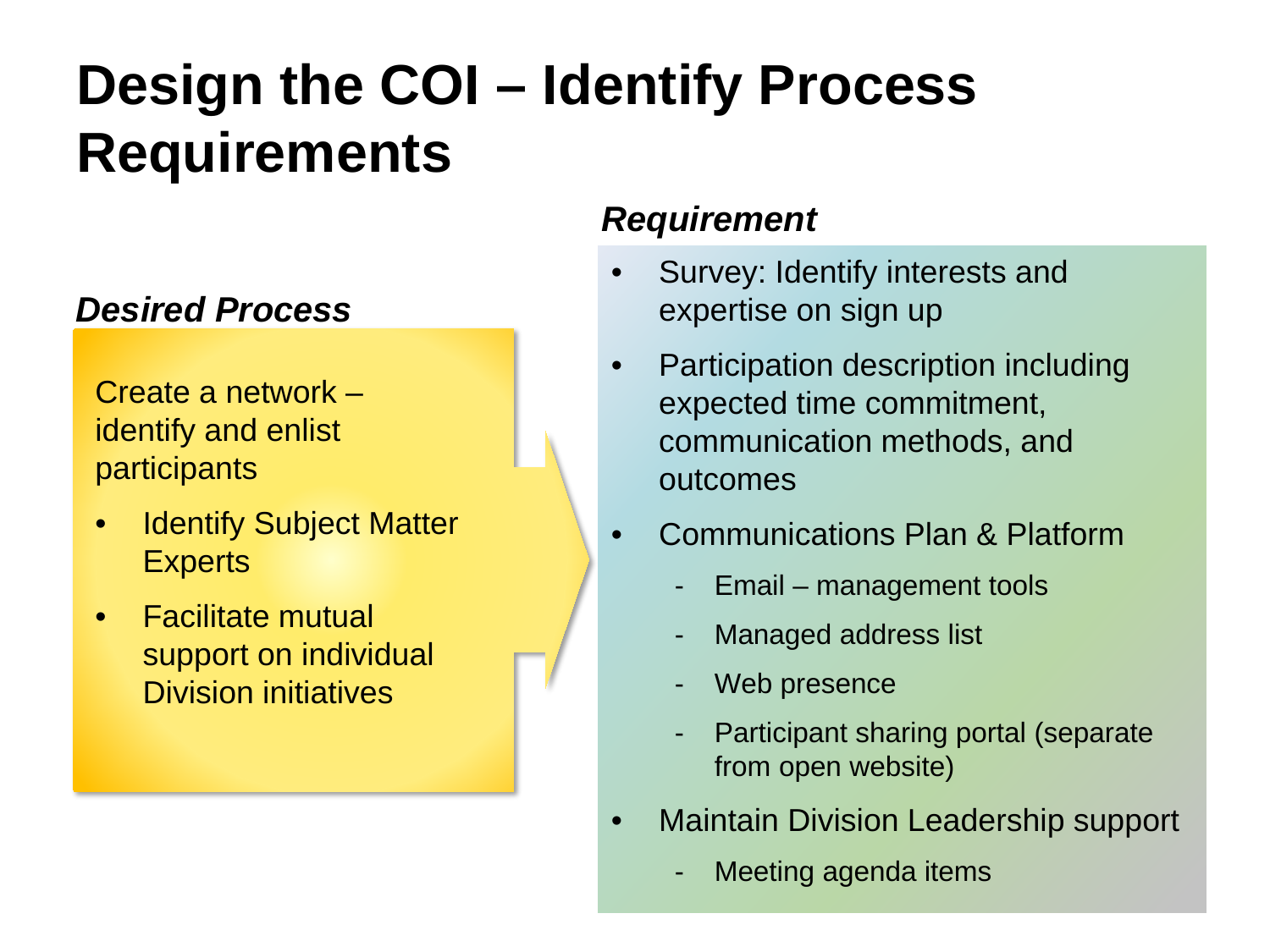### **Design the COI – Identify Process Requirements**

#### *Desired Process*

#### Facilitate the exchange of ideas, sharing of knowledge

- Open lines of communications for crossdiscipline (Division) collaboration
- Collaboratively solve problems, or provide a collective Industry position or response

#### *Requirement*

- Web-based Collaboration tools
	- Participant sharing portal (separate from open website)
	- Collective/Group eMail lists
	- Web-based chat room/discussion threads
- Collective/Group eMail lists
- Wiki-like repository of papers, links, etc…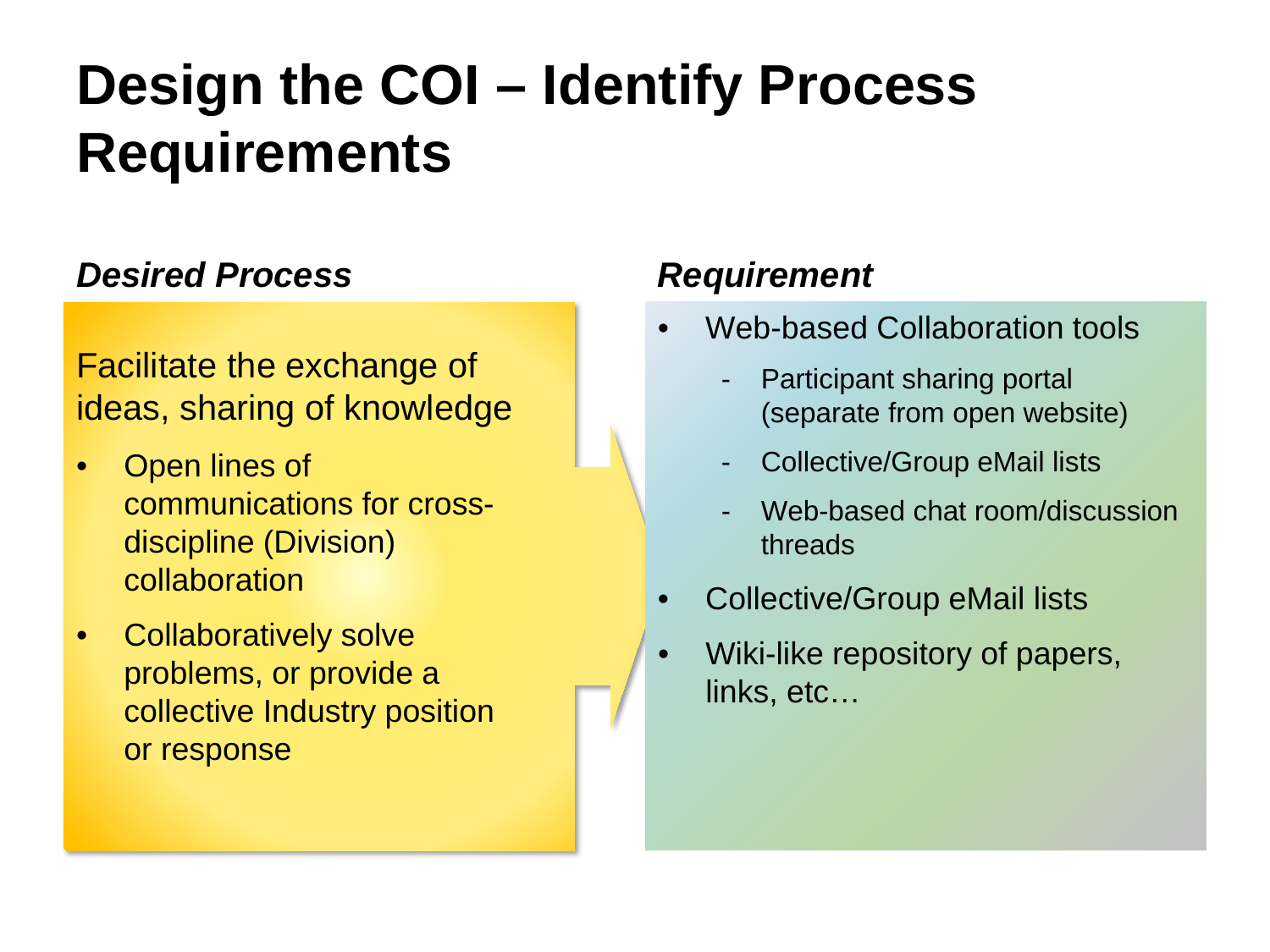### **Concept of Operations**

- Who "Manages" the COI?
- Selection/Verification of SMEs?
- How is information updated?
- How is information validated/deleted/archived?
- How is information disseminated?
- Is there need for a central, trusted "sender"
- ???
- $\bullet$  ???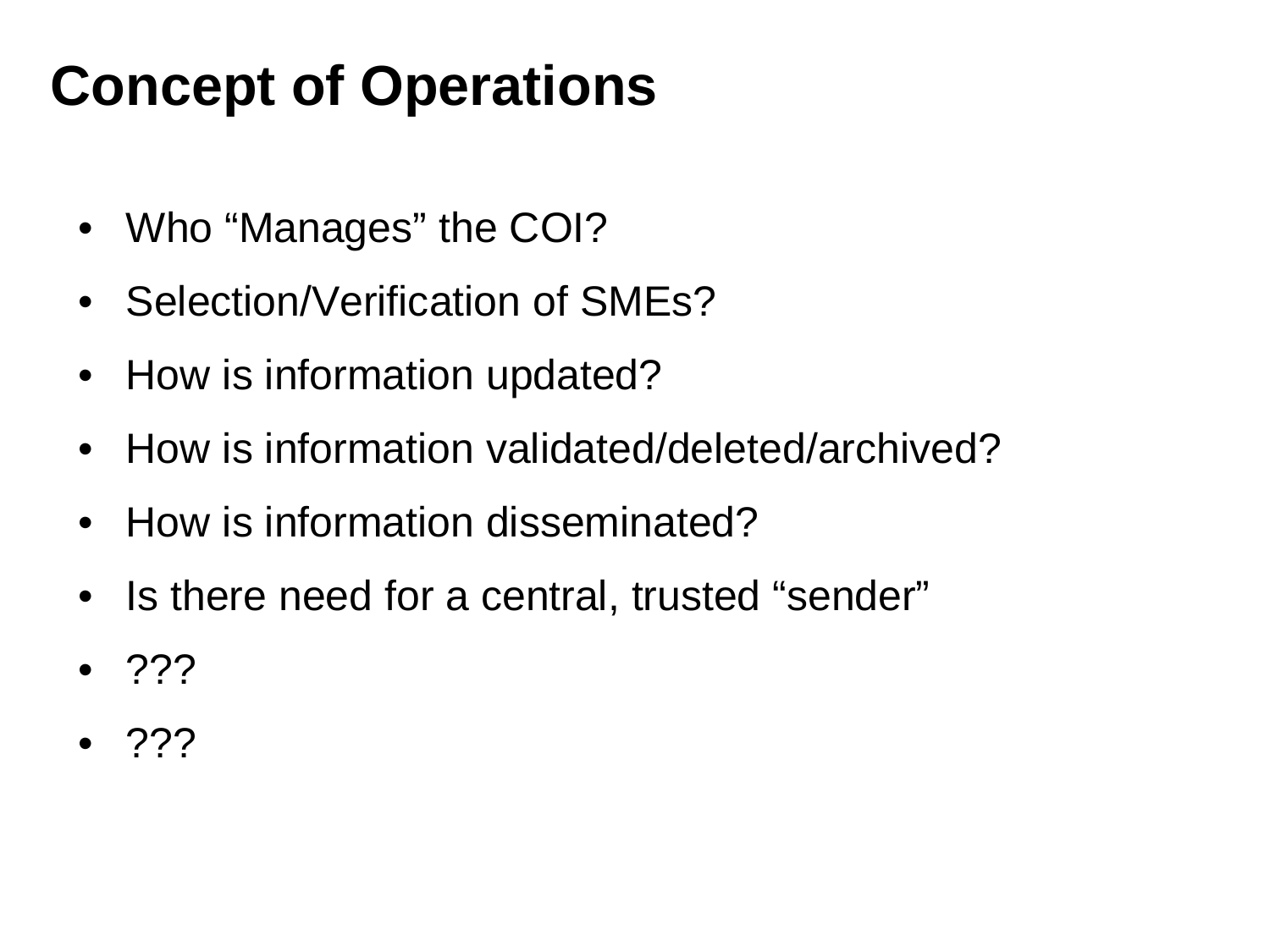### **Sample Process Flow for Issues**



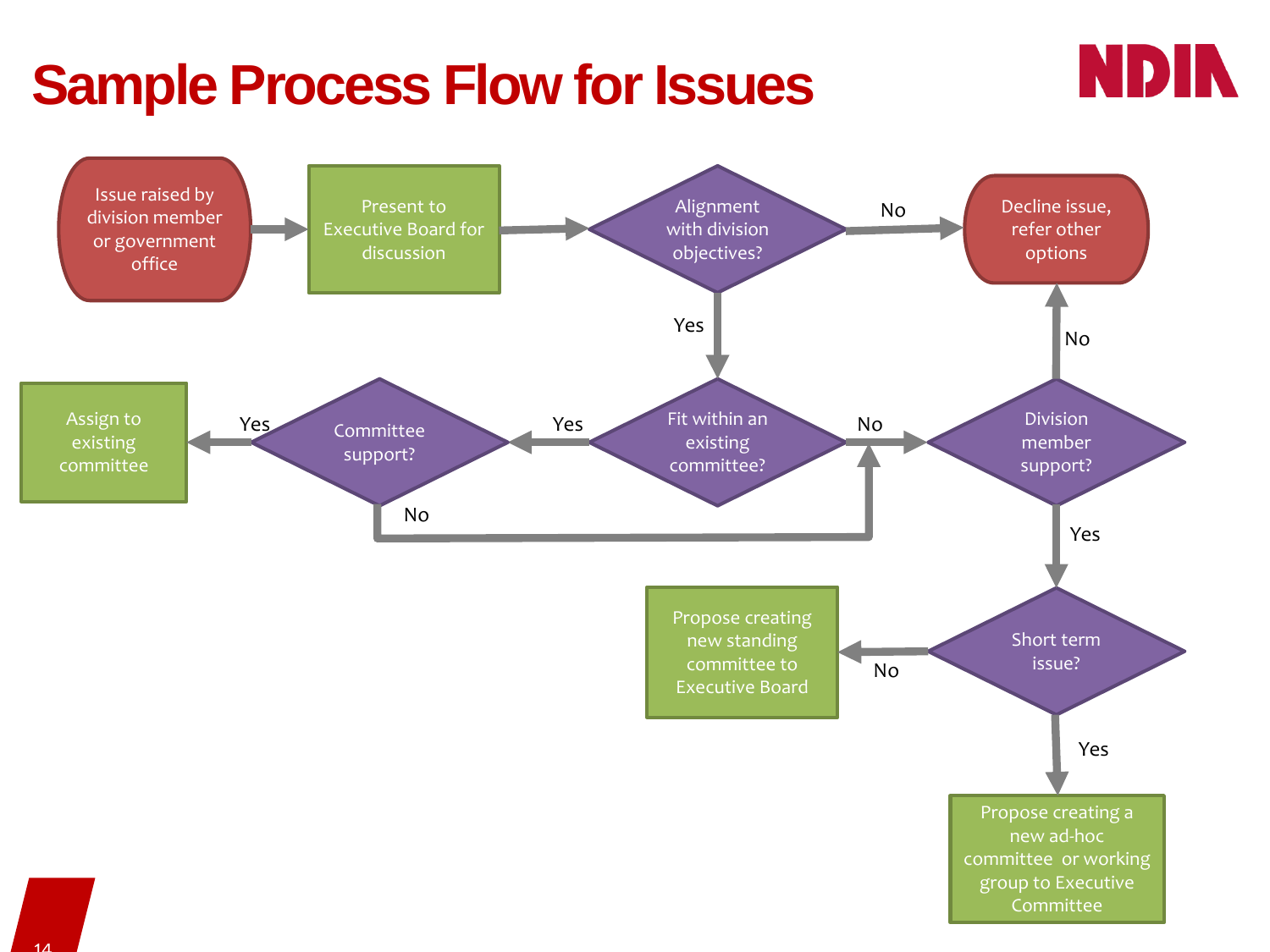### **Things we need to do….**

- ID SMEs within specific SC areas
- Sort out between Strategic and Tactical issues
- Identify Government Stakeholders
- Collaborate with NDIA Communications team…
	- "Art of the Possible" discussions available tools
	- Communications plan to inform NDIA members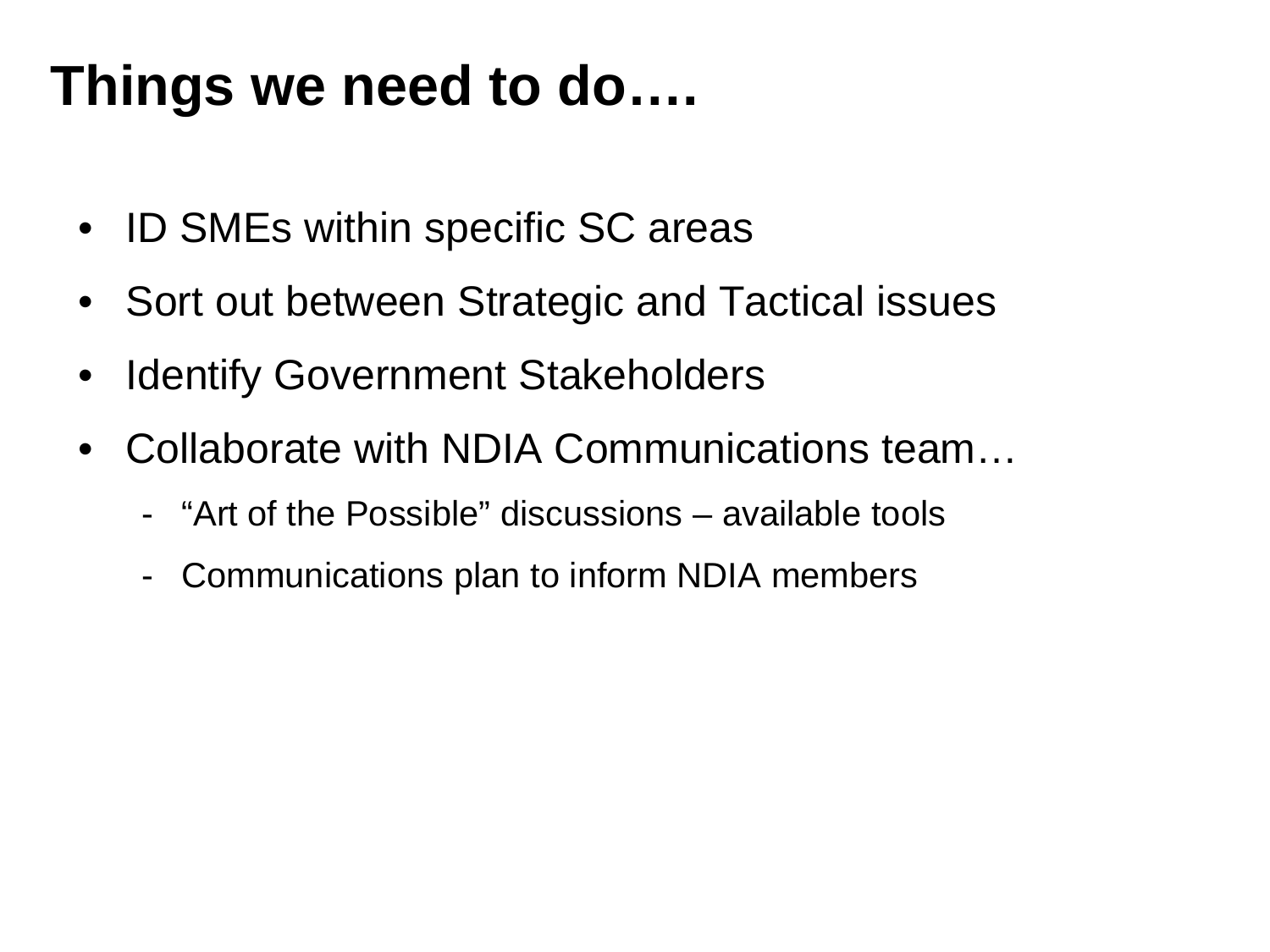### **Moved to backup or delete**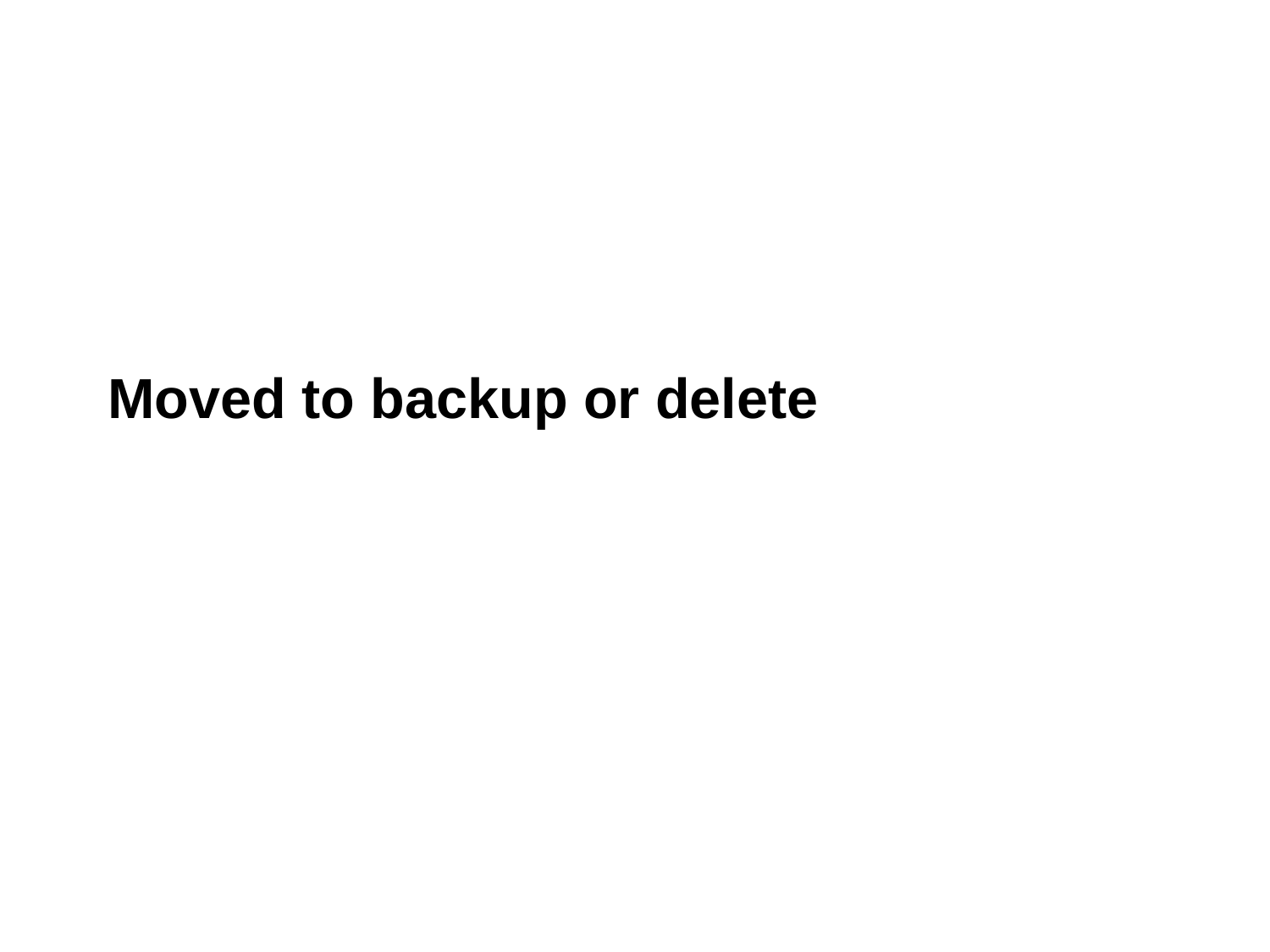## **Burning Platforms**

- Avoidance of counterfeit parts
- Diminishing sources of supply
- Component obsolescence
- Vendor qualification for defense applications
- 1. Examine the role of collaboration between organic and commercial industrial base and how this can be optimized. If collaboration means shared values, information and goals, to what degree is the commercial supply chain integrated with organic resources?
- 2. What are the strengths and weaknesses of supply chain integration with respect to maintenance and material readiness? Is DoD policy and programs  $\alpha$  solatent with such integration?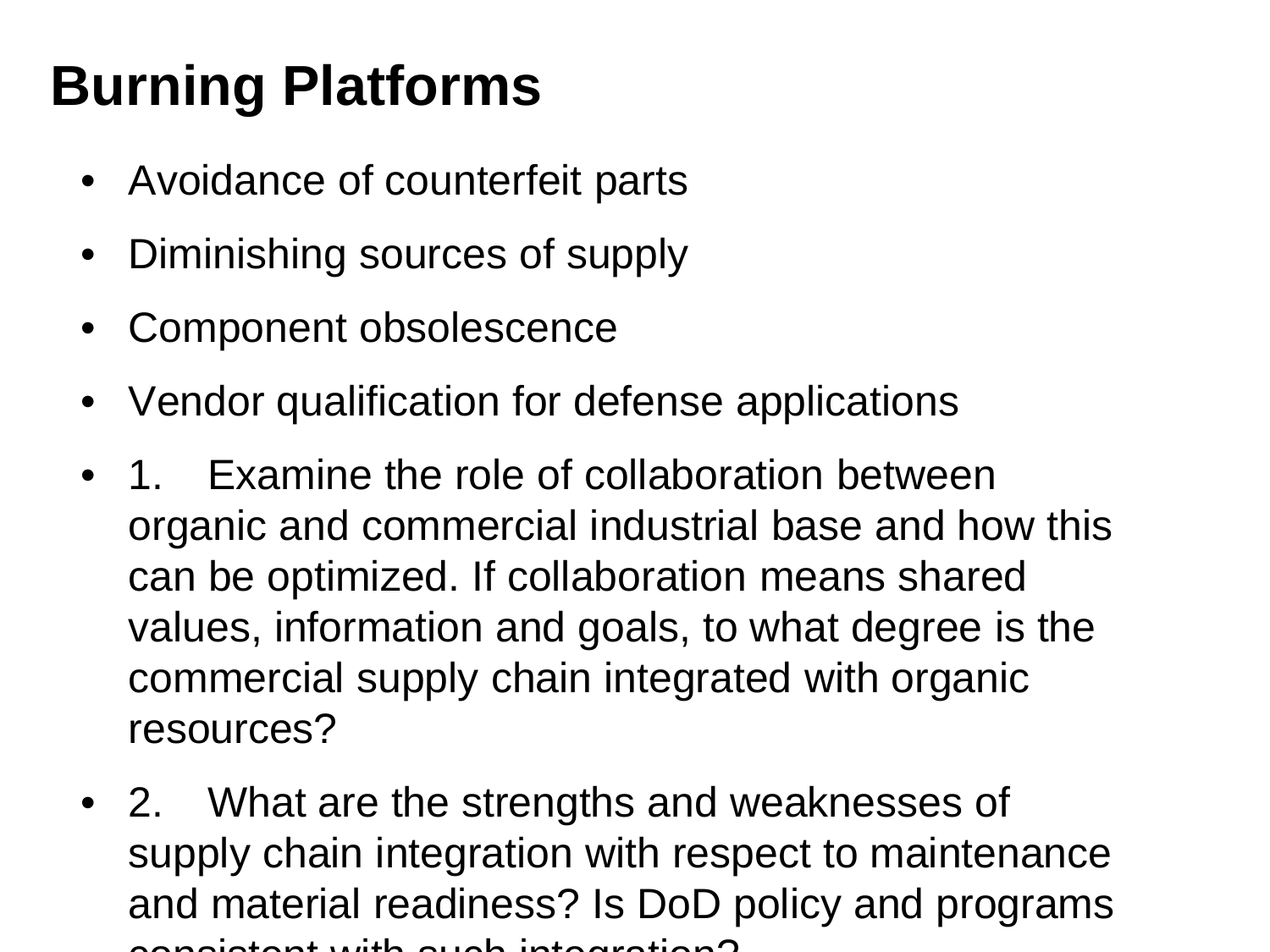### **Supply Chain stovepipes**